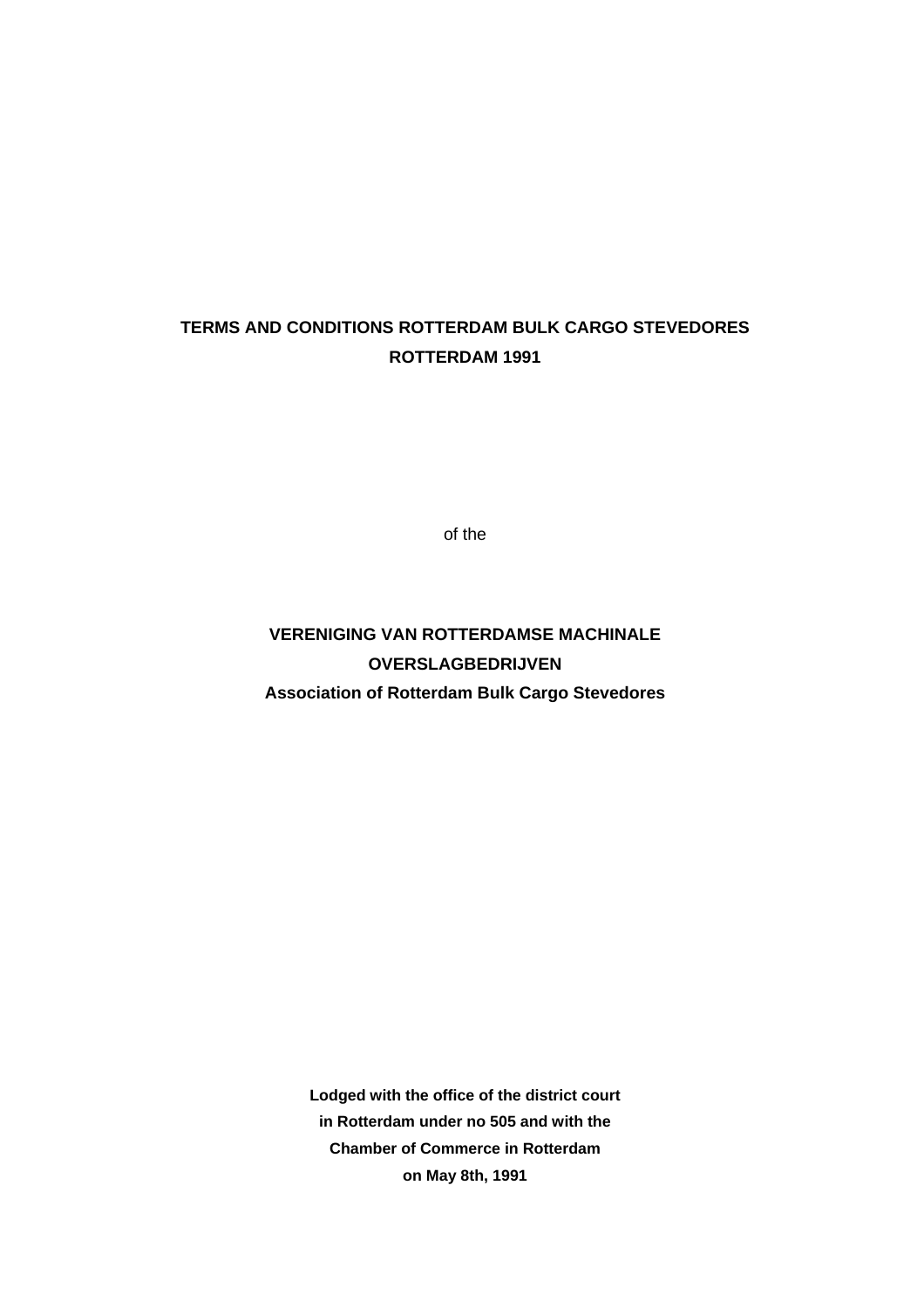# Terms and Conditions Massagoed-stuwadoors Rotterdam 1991

## Contents

## Page

| <b>Article</b> | 1              | 1                |
|----------------|----------------|------------------|
| <b>Article</b> | $\mathbf{2}$   | 1                |
| <b>Article</b> | 3              | 1                |
| <b>Article</b> | 4              | 1                |
| <b>Article</b> | 5              | 3                |
| <b>Article</b> | 6              | $\boldsymbol{4}$ |
| <b>Article</b> | $\overline{7}$ | 5                |
| <b>Article</b> | 8              | 6                |
| <b>Article</b> | 9              | 6                |
| <b>Article</b> | 10             | $\overline{7}$   |
| <b>Article</b> | 11             | 7                |
| <b>Article</b> | $12 \,$        | 7                |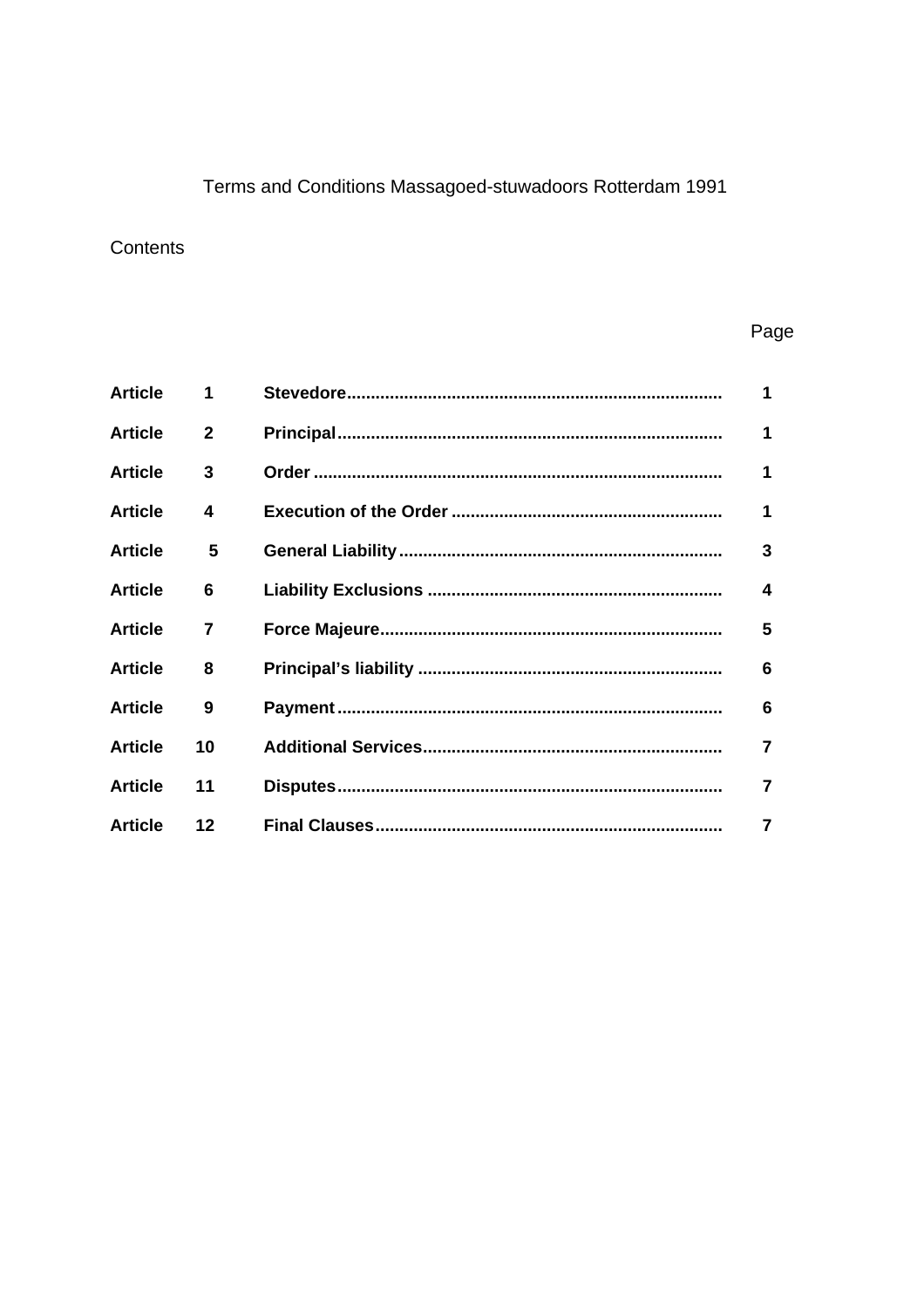### **Article 1 Stevedore**

1. In these terms and conditions the term 'stevedore' shall mean a company which is engaged in the unloading, loading, moving, treatment, blending, screening, storage, administrating as well as reloading of bulk cargo and/or other cargo, the foregoing with the help of mechanical equipment, auxiliaries and systems, fixed, floating or rolling for grabbing, lifting, carrying and storing, all in the widest sense of the world.

#### **Article 2 Principal**

- 1. In these terms and conditions the term 'principal' shall mean a natural person or company which has granted for its own account and risk an order to the stevedore and who/which shall implicitly represent to the stevedore the owner of the goods as well as the ship owner or the owner of the means of transport involved in the execution of the order an shall accept all liability to the stevedore for all said persons.
- 2. During the execution of an order the stevedore shall not accept any liability for parties other than the principal, unless the principal has declared in writing and in advance, that this other represents him and that the principal guarantees any obligation assumed by the said other vis-à-vis the stevedore. Where there is no such declaration the principal shall not hold the stevedore liable for any claims from third parties who are involved, directly or indirectly, in the execution of the order.

#### **Article 3 Order**

- 1. In these terms and conditions order shall mean all ordered work, irrespective of the goods involved and irrespective of the means of transport – floating, fixed or rolling – and or methods of operation involved. The order shall include all work connected therewith or arising there from, irrespective of whether or not the stevedore is obliged to carry out this work.
- 2. Without prior consultation with the principal, the stevedore shall be empowered to carry out the order or to have the order carried out, in whole or in part, by third parties and/or personnel and/or equipment of third parties. The stevedore shall be deemed to have negotiated for the benefit of this third party the same rights as set forth in these terms and conditions, also if the stevedore, for whatever reason, should transfer the order in its entirety to this third party and the principal simultaneously releases the stevedore from this liabilities vis-à-vis himself.

#### **Article 4 Execution of the Order**

- 1. The stevedore undertakes to carry out the order with due care and diligence as is customary in the stevedoring practice in the Rotterdam port area.
- 2. The stevedore shall designate the berth or parking place of the means of transport, which shall be wholly and exclusively at the risk of the principal after acceptance by the principal or the captain, master or driver of the means of transport concerned.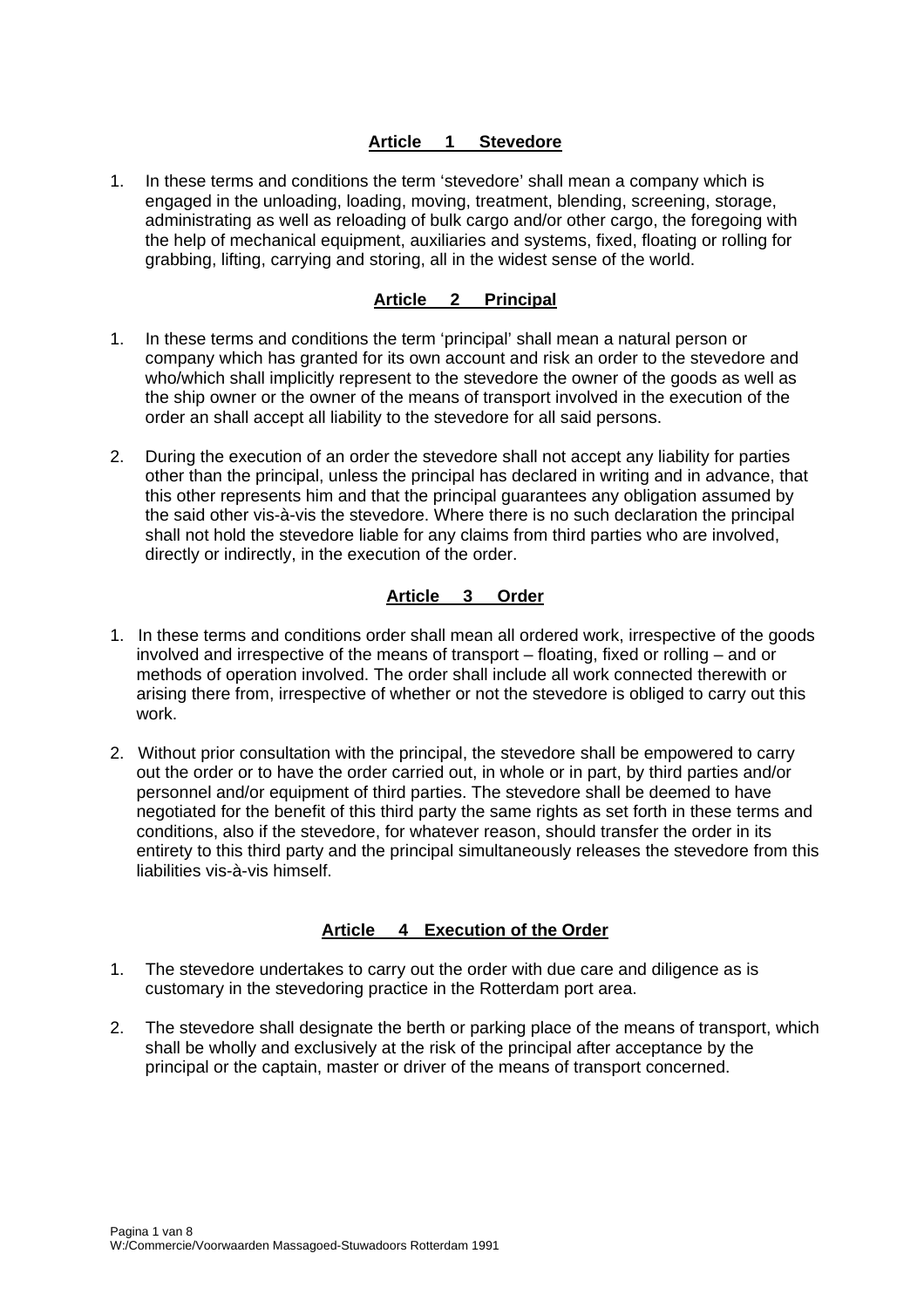- 3. The equipment (fixed, floating an rolling) in use by the stevedore shall be used at the risk of the principal. The stevedore shall only accept liability if the principal should prove that the said equipment was not in a good state of repair and did not meet government requirements, if any, at the time the damage was sustained and that the sustained damage was caused by these circumstances.
- 4. Insofar as not excluded pursuant to these terms and conditions, the responsibility for the goods or part thereof and the liability arising there from, shall as regards the stevedore always commence at the time that the part concerned has left the means of transport or terminates when said part has been loaded into the means of transport, as the case may be.
- 5. The storage of the goods shall be effected exclusively for the account and risk of the principal. With due observance of the other provisions in these terms and conditions, the stevedore shall not be liable for any damage and/or loss caused by defects to, in or of the equipment used for the storage, including silos, sheds, partitions, tarpaulins etc., unless the principal proves that said damage or loss has been caused by gross negligence on the part of the stevedore.
- 6. Payment for transhipment, unloading, storage and reloading shall be owed by the principal on the basis of the conditions agreed with him (weight, number of  $m^3$  or  $m^2$  etc)

The stevedore shall not be liable for any established difference between the quantities of unloaded and of reloaded goods, unless the difference has been caused by acts on the part of the stevedore for which and insofar under the present terms and conditions he has accepted liability.

If at any moment there appears to be a difference between the quantities of stored and yet to be shipped goods, the payment due for the storage of the remaining part shall be recalculated according to the actually stored quantity as from the date that the difference has been established.

Said recalculation shall only apply to the quantity at that time in storage without any retroactive effect to the advantage or disadvantage of the stevedore or principal. Without prejudice to the provision in article 4.7, the principal shall be deemed to have voluntarily and unconditionally resigned his right of ownership to the goods (including an established surplus, if any), which are not shipped in time as agreed between the stevedore and the principal in favour of the stevedore. The stevedore shall be entitled to freely dispose of these goods.

7. The principal shall be obliged to collect stored goods (have the goods collected) by the last day of the agreed period or, in case of storage for an indefinite period of time, by the last day of a term of at least 15 days to be set by the stevedore. In case of noncompliance with this obligation the principal shall be liable for all costs, damage and interest, which may arise there from to the stevedore. Furthermore, the stevedore shall in that case be empowered to have the goods removed for the account and risk of the principal and to store the said goods or have the goods stored elsewhere for the latter's account and risk.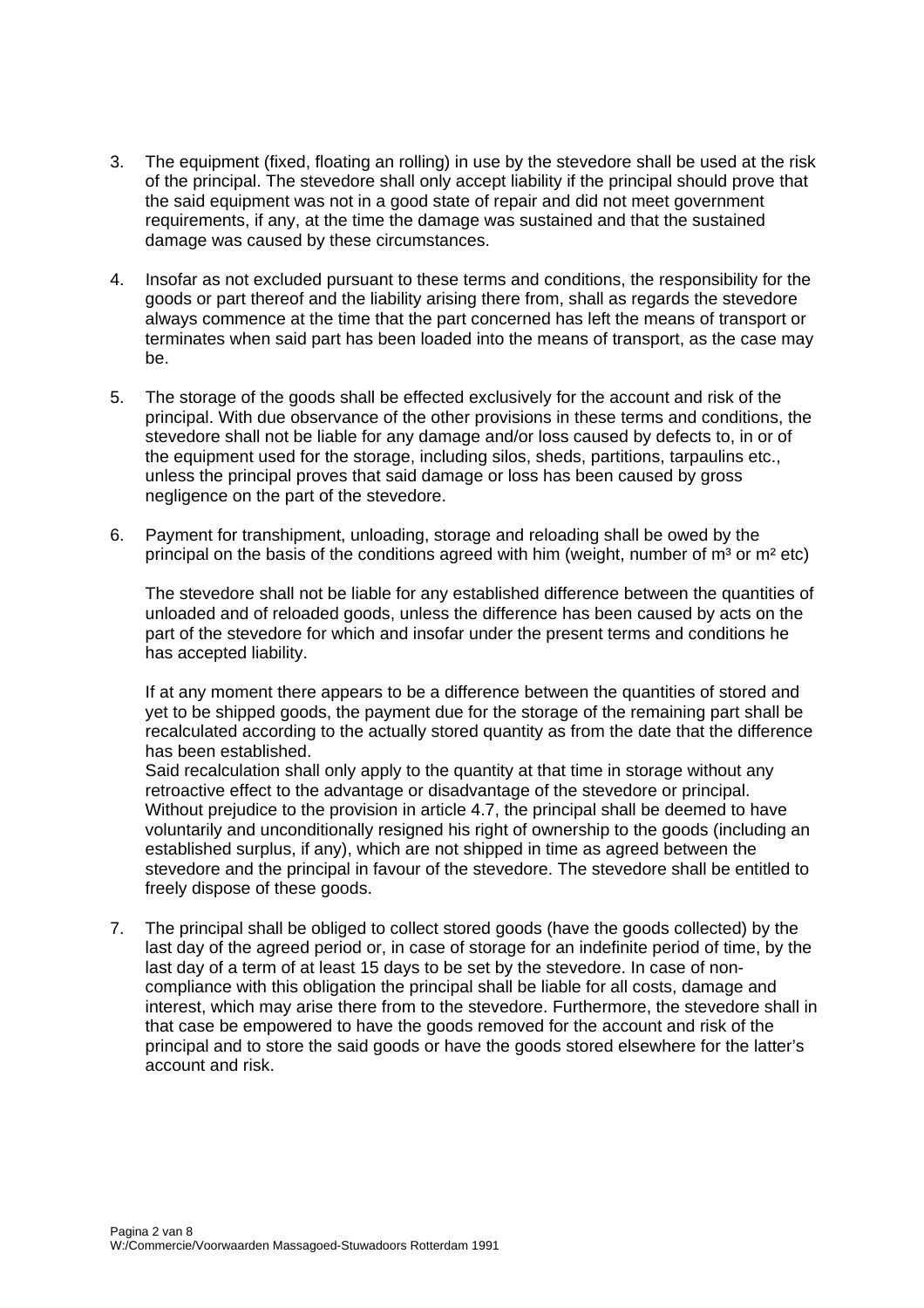- 8. If the goods (to be stored or stored|) have been sold or the ownership has been transferred to third parties, in part or in whole, by or on behalf of the principal before the agreed date of termination of the storage, the principal shall remain fully liable vis-à-vis the stevedore for the transferred part, unless the new owner has acknowledged in writing the same obligations and liabilities as those of the principal vis-à-vis and to the satisfaction of the stevedore.
- 9. The principal shall ensure and guarantee vis-à-vis the stevedore:
	- a. that the means of transport with all and any accessories are fully suitable for the goods and for the working method applied in general and for the use of grabs in particular.
	- b. that the work on the means of transport can start immediately and that said work can be continued and completed without delay, which implies that any means of transport, if required by the stevedore, shall be shifted or moved immediately.
	- c. that at all times aboard the vessels that are being loaded or unloaded the winches needed for shifting are ready for use.
	- d. that there is sufficient lighting for carrying out the work aboard the vessels where the work is carried out.
	- e. that during the work or after completion thereof the means of transport shall be shifted or removed upon the stevedore's first request.
- 10. The stevedore shall reserve the right to terminate the order prematurely if:
	- the principal does not comply with his obligations or it is foreseeable that he may not want to or is unable to comply with his obligations, as the case may be.
	- the stevedore finds himself in a position that completion of the order cannot in reasonably be expected from him.
- 11. In both cases the principal and the stevedore shall settle the amounts due on the basis of the work carried out up to that moment without prejudice to the right of each of them to claim damages from the other with due observance of the provisions in these terms and conditions.
- 12. Delay of the commencement, the execution and/or the completion of the order, due to whoever or whatever, does not release the principal from his obligation to pay on time to the stevedore the incurred additional costs as a result thereof for the waiting time of equipment and personnel, port charges, demurrage.
- 13. The principal as described in Article 2 shall not (and shall cause every person in his employment not to) file a claim for damages on any account whatsoever, other than against the stevedore, such by exclusion of claims against any person in the employment of the stevedore or his subcontractors.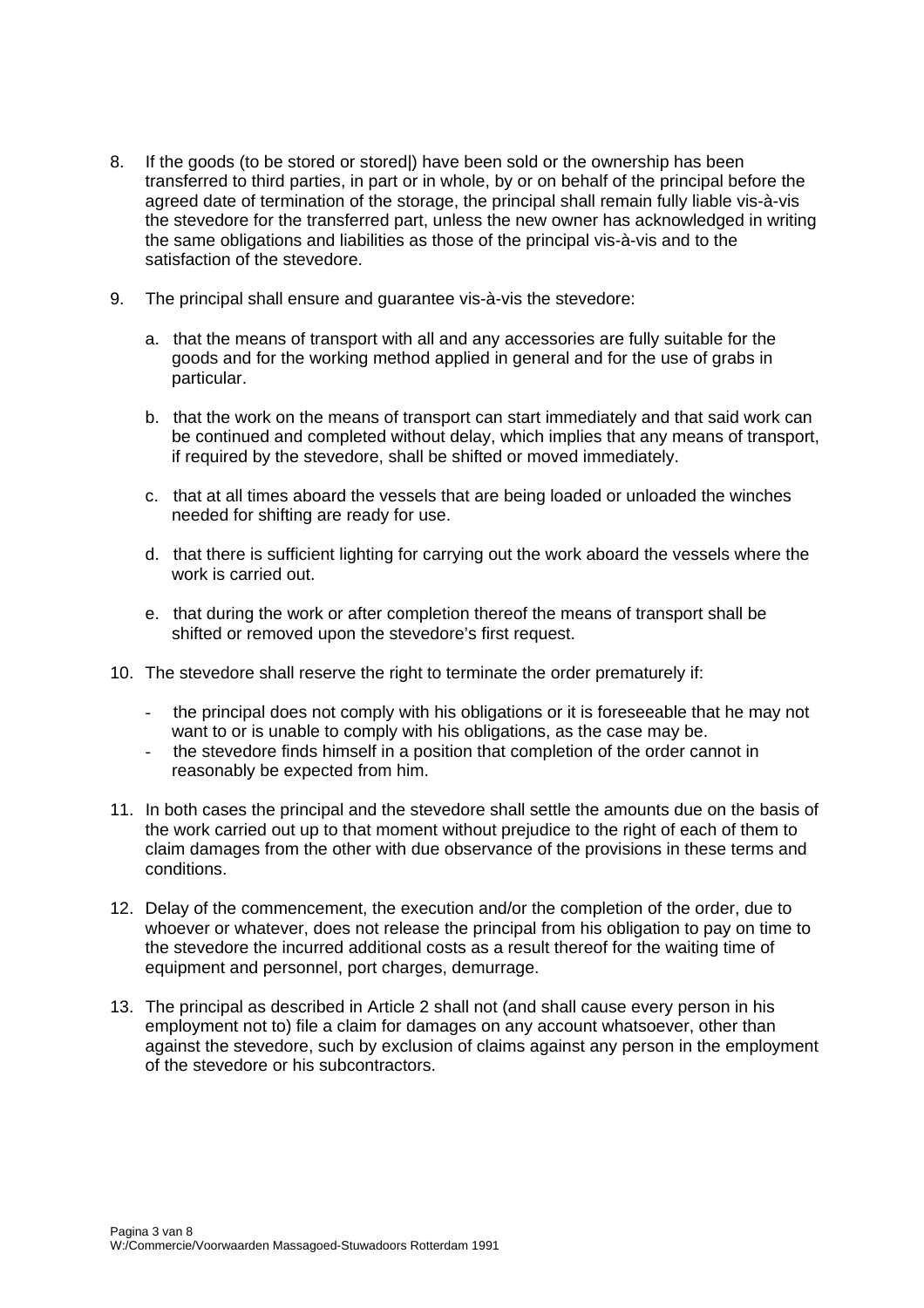## **Article 5 General Liability**

- 1. On the penalty of exclusion of any liability on the part of the stevedore, the principal shall inform any third party who is involved in the execution of the order in conjunction with him of these general terms and conditions and conclude agreements with any such third party in accordance therewith. In case of non-compliance with the foregoing, the principal shall hold the stevedore free of all claims by third parties.
- 2. The stevedore shall only be liable for damage caused to the goods, to the means of transport of, or working on the orders of, the principal or to persons in his employment or otherwise working for him if and insofar as there is proof that this damage is the result of gross negligence or intent on the part of the stevedore or of one of his subordinates.
- 3. The stevedore's liability for damage as referred to in the second paragraph of this article, insofar as this has not been excluded according to the cause or the party interested, shall be limited to a maximum of € 22,689.01 per order irrespective of the duration of the order, the number of times the damage is sustained, the nature or the cause of the damage and irrespective of whether said damage concerns only one or several parties. One and the same damage occurring during the execution of two or more different orders shall remain limited up to the same maximum of  $\epsilon$  22,689.01, but shall be divided among the joint principals pro rata.
- 4. Any liability on the part of the stevedore shall cease if the stevedore has not been notified in writing by the principal of the damage sustained before termination of the order or before the departure of the means of transport related to the order or of the good to which damage has been caused, as the case may be, and has been given the opportunity to satisfy himself of the damage sustained. If notification of damage before the termination of the fixed terms was not reasonably possible but the damage was indeed already known to the principal, the expiration date shall be the first following date on which the principal could have notified the stevedore, such however with a maximum of three days after termination of the order. The damage shall be determined as per the date on which the damage was established or should or could have been notified at the latest pursuant to the first sentence of this article.
- 5. The principal shall be sufficiently insured against the risks, which have been excluded from the stevedore's liability by virtue of these terms and conditions (according to the nature or to the amount).
- 6. Payments of damages made by the stevedore to the principal shall only imply fault and liability on the part of the stevedore, if and insofar as the latter has acknowledged this expresses verbis.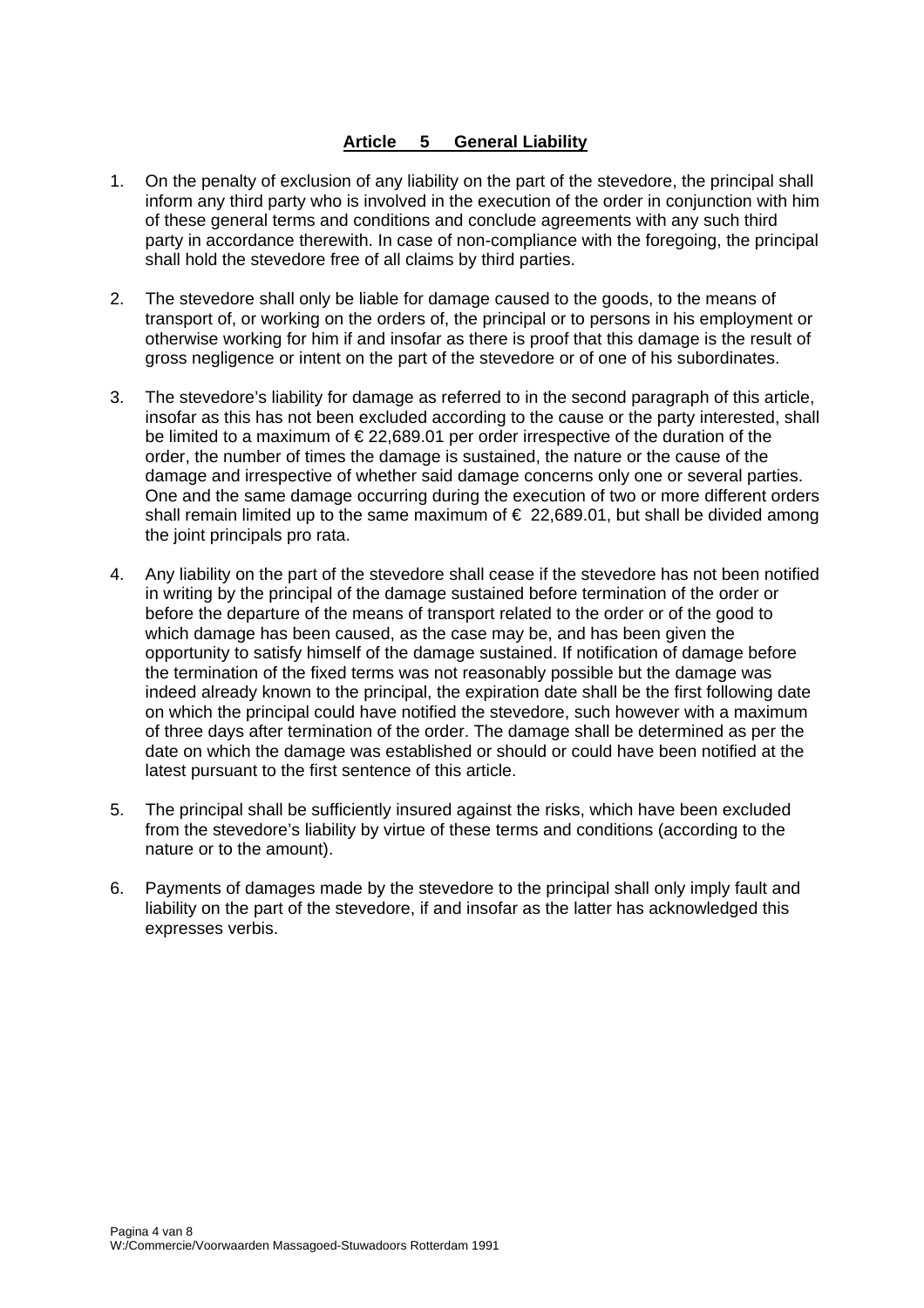## **Article 6 Liability Exclusions**

- 1. Damage for which the stevedore has excluded liability according to nature or amount by virtue of these general provisions and which are recovered by third parties (including the insurers of the principal) on the stevedore, shall be compensated by the principal to the stevedore. The principal shall (where possible and when allowed) join the stevedore as co-defendant in any action to be defended by the stevedore, at the latter's request.
- 2. With due observance of article 5 paragraph 2 the stevedore shall never be liable for:
	- a. Damage to goods, which is, wholly or partly, attributable to the nature and/or the condition of said goods.
	- b. Damage to goods which is foreseeable or unavoidable when the equipment used and/or working method used (in all aspects of the order) are applied, unless the principal has, within reason, made objections beforehand.
	- c. Damage to goods caused by loss of weight, loss of quality, pollution, mixing (including damage by dusting) or the presence of alien objects in the goods.
	- d. Damage caused by the goods, either due to their nature or as a result of any act or neglect by the stevedore or a third party, which damage may be (jointly) recoverable from the stevedore according to present or future legislation by third parties, including also pollution of soil, water and air, product liability, dust and unbearable smell.
	- e. Damage caused during the execution of the order to means of transport (floating or rolling) or to persons who are used or employed, as the case may be, and are not the property or in the employment, as the case may be of the stevedore for, on the orders of or on behalf of the principal.
	- f. Damage caused during the execution of the order to other cargo aboard the means of transport as referred to under e and which, when the damage occurs, is not subject to the order.
	- g. Damage to the means of transport due to or as a result of preparatory and additional activities beyond the scope of the order such as instalment of lights, repairs, manipulating hatches, shifting/moving etc.
	- h. Any damage directly or indirectly arising and resulting from a damage for which the stevedore has acknowledged liability.
	- i. Damage in the form of loss of dispatch money or demurrage to be paid, demurrage of inland vessels and demurrage of wagons or cars or trucks, irrespective of the cause as well as any form of loss of time or after completion of the order as a result of repairs under the stevedore's responsibility.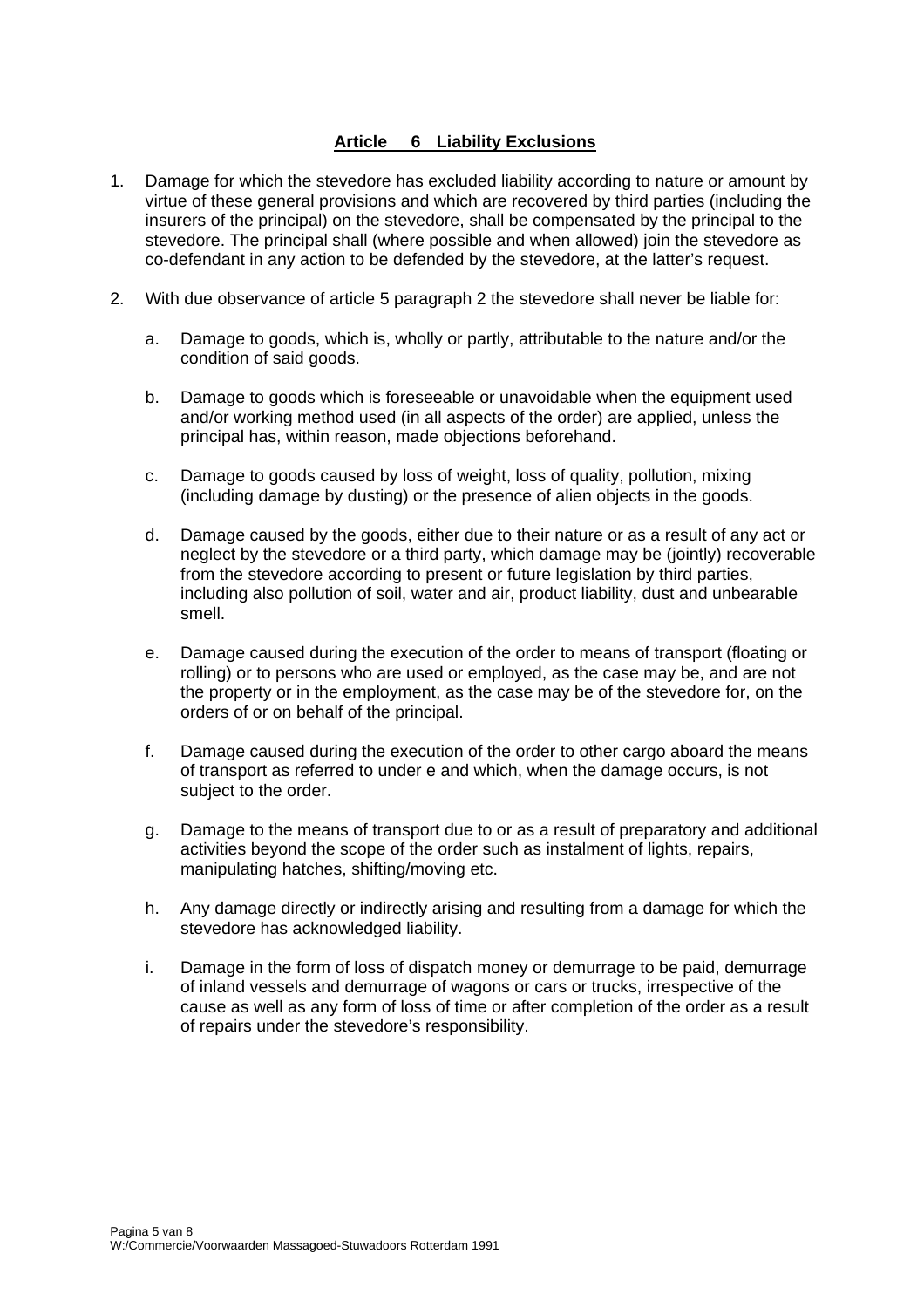## **Article 7 Force majeure**

- 1. The stevedore shall never be liable for damage caused by or to be attributed to occurrences of force majeure, including among others:
	- $War$
	- riots
	- government acts
	- sabotage
	- organized or unorganised strike
	- exclusion of workers
	- labour unrest
	- burglary
	- fire
	- explosion
	- nuclear reactions
	- electricity and/or water supply failures
	- acts of God
	- high or low tide

irrespective of the way in which and where they have occurred.

- 2. The force majeure with respect to the stevedore shall also include the breakdown and repair or replacement of equipment and/or other appliances used or to be used by or on behalf of the stevedore which are necessary for the execution of the order or to which replacement or repair should reasonably be preferred to execution of the order.
- 3. The force majeure with respect to the stevedore shall also include the circumstance that upon arrival there is no berth or parking place immediately available for means of transport to be loaded or unloaded.
- 4. In all cases of force majeure the loss of time and the demurrage and/or costs of recovery arising there from shall be for the account of the principal.

#### **Article 8 Principal's liability**

- 1. The principal shall be obliged to inform the stevedore of all properties of the goods and of the means of transport as a result of which the goods, either spontaneously or due to certain influences or conditions, may cause a danger to other goods or objects, including equipment and storage areas, or to persons or to the environment such as soil, water or air.
- 2. The principal shall be obliged to compensate all damage to the stevedore which occur or may occur as a direct or indirect result of the properties mentioned above, irrespective of the fact whether he has informed the stevedore, or which occur or may occur as a direct or indirect result of any defect of the goods or of the means of transport, known or unknown, including the presence in the goods of alien objects or goods.
- 3. The principal shall be obliged to hold the stevedore free of all claims by third parties (including the stevedore's employees) as regards the damage referred to above.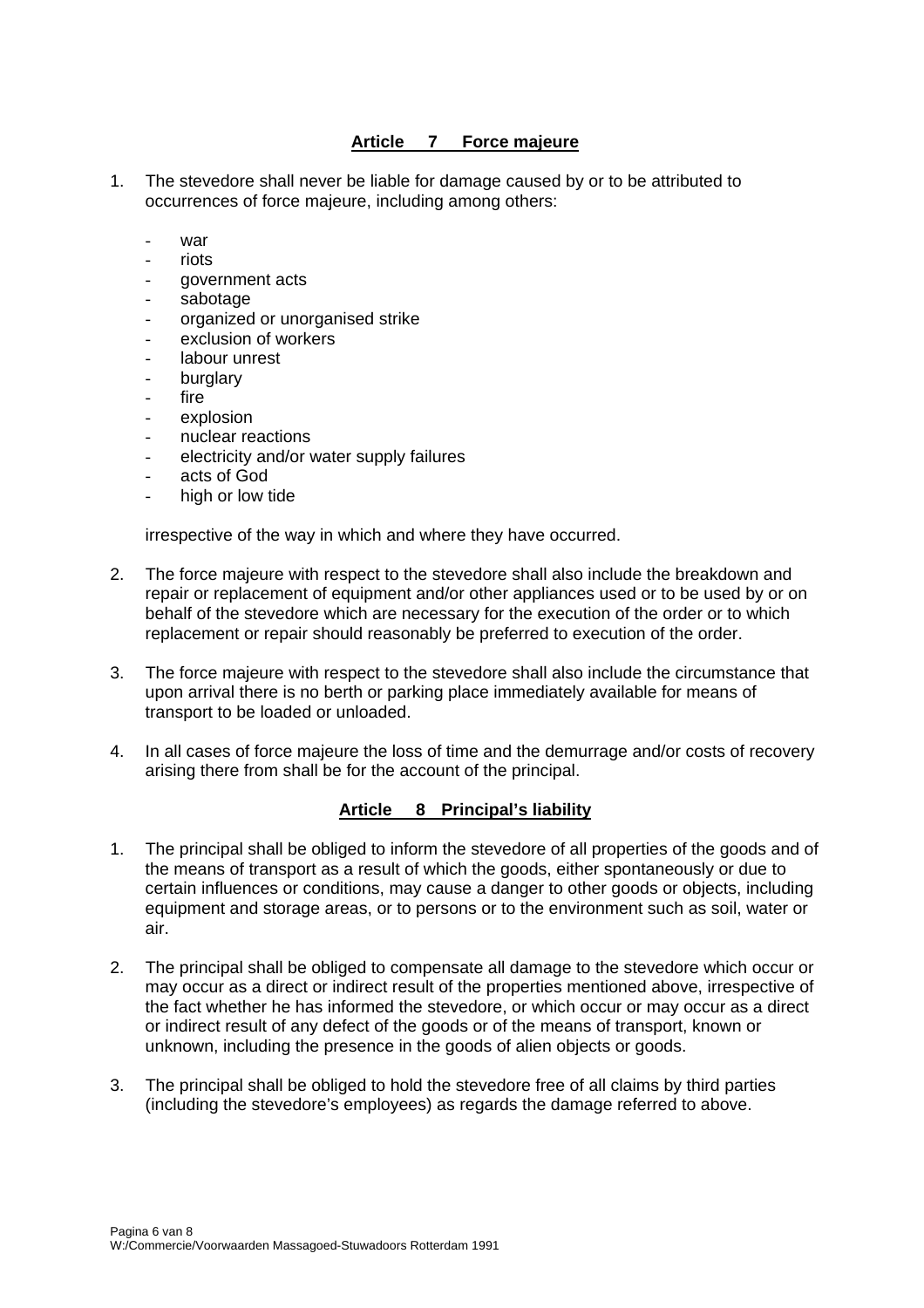- 4. The principal shall be obliged to hold the stevedore free of all damage, both direct and indirect, sustained by the stevedore as a result of the fact that, on or near the stevedore's territory, means of transport which according to the order must be, are being or have been loaded or unloaded, become defective, sink, ask for assistance and/or in any way obstruct, hinder, cause difficulties or danger in any way to the operation of the stevedore or to the continuation of the execution of the order. The damage referred to in this paragraph shall include all costs incurred by the stevedore to prevent or reduce imminent damage as well as the costs necessary to eliminate a condition causing damage.
- 5. The principal shall be owe the stevedore additional payment for the execution of the order if during the execution it appears that the goods or the means of transport have such properties or characteristics that the work as regards time, manpower or use of equipment comprises more than could be foreseen within reason at the time of acceptance of the order. Such additional payment shall apply in any case if the loading and unloading with grabs is considered impossible by the stevedore, and/or there is not sufficient manpower aboard the means of transport to carry out the order in the usual manner.
- 6. The principal shall be liable for any damage, which is a direct or indirect result of noncompliance or partial compliance with directives or rules issued by the stevedore's employees and/or non-compliance with government regulations.

## **Article 9 Payment**

- 1. The payment of amounts owed to the stevedore on account of or connected with the order shall be made promptly after completion of the order. Payment of expenses to be calculated periodically shall be made immediately upon expiration of the period concerned. Legal interest shall be due on claims payable to the stevedore in case of nonpayment as from the date the claim becomes payable. Furthermore, the stevedore shall be entitled to charge to the principal all costs connected with the collection of the outstanding claim, both judicial and extra-judicial. In this connection the extra judicial collection costs shall amount to at least 15% of the outstanding and payable claim. The amount owed to the stevedore shall never be set off against claims the principal has against the stevedore which have not been acknowledged by the latter.
- 2. Irrespective of the foregoing, the stevedore shall have the right to retain goods, either by refusing to load the means of transport or by preventing the departure of the loaded means of transport, until the principal has paid the stevedore all he owes on account of this article.

#### **Article 10 Additional Services**

1. If and insofar as part of the order additional services (towing, pushing, transportation of persons or objects, repairs etc. irrespective of the fact as to whether these additional services are carried out by the stevedore himself or by third parties on his behalf) are rendered by or on behalf of the stevedore as part of the order, equipment and personnel shall be made available on the terms and conditions laid down in the most recent version and lodged with the District Court or the Chamber of Commerce in Rotterdam, as applied by the companies concerned. If the principal makes no objections against the stevedore's proposal regarding the choice of the company assistance, the principal impliedly accepts the terms and conditions lodged on which this company operates.